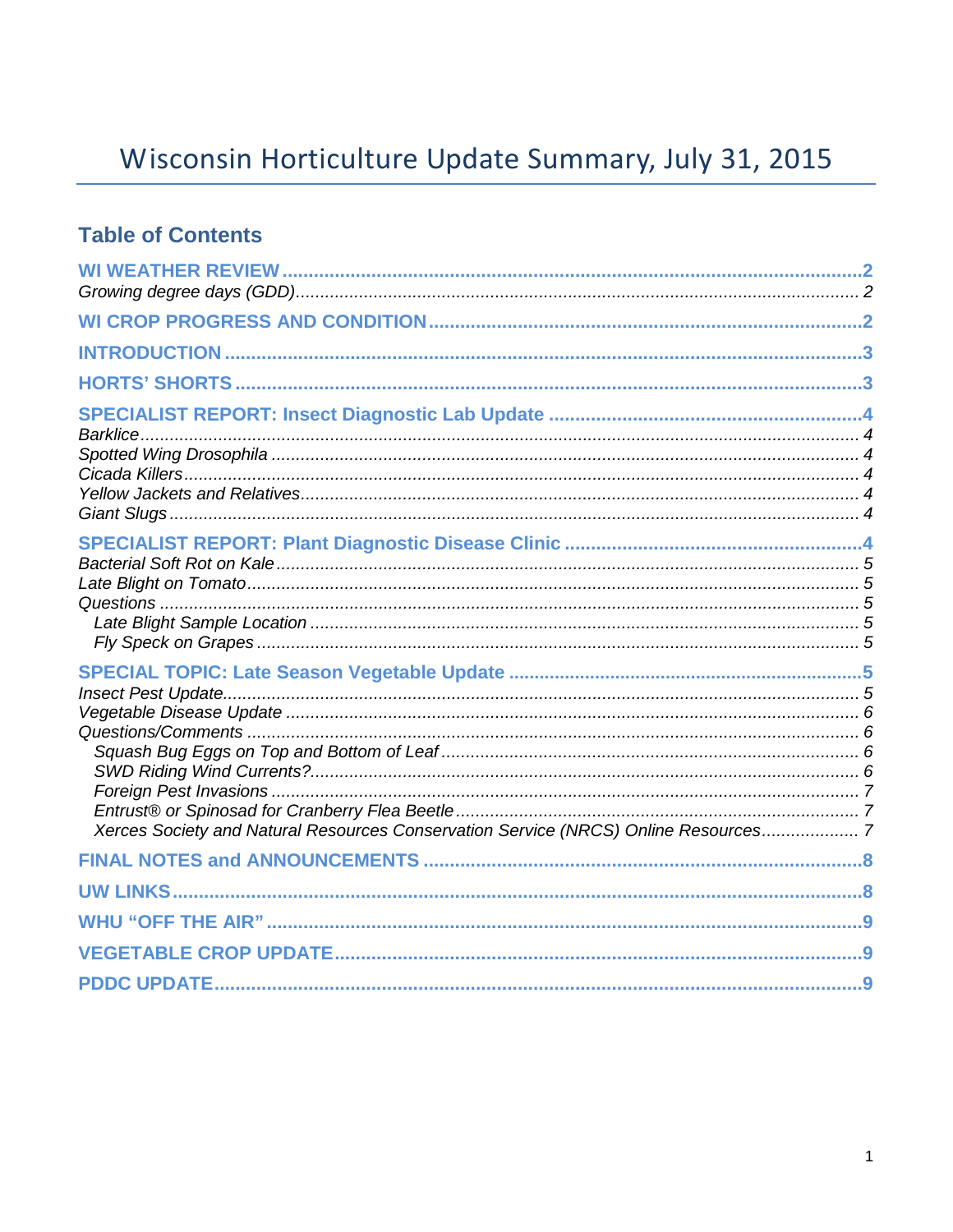## **WI WEATHER REVIEW**

Scattered early-week showers interrupted an otherwise dry weather pattern across the state. Daytime high temperatures climbed to the upper 80s on July 28, before a cold front brought cooler and less humid air. Minimal rain accompanied the front's arrival, and warmth and dryness persisted over Wisconsin for much of the week. The increasingly hot, dry conditions accelerated alfalfa and small grains harvesting and spurred summer crop growth, but the heat and limited moisture stressed corn progressing through the tassel and silk stages of development. Signs of the two-spotted spider mite, a dry weather opportunist, began appearing in some soybean fields. Dry soils have become most prevalent in the east-central counties where topsoil moisture levels are rated as 45% very short or short for croplands, and more rain will be needed in August to ensure optimal yields. (Issue No.15 of Wisconsin Pest Bulletin)

Average soil temperatures at 2" as of July 31, 2015: Hancock 80.1, Arlington 82.5 [\(http://agwx.soils.wisc.edu/uwex\\_agwx/awon/awon\\_seven\\_day\)](http://agwx.soils.wisc.edu/uwex_agwx/awon/awon_seven_day)

### **Growing degree days (GDD)**

Growing degree days is an accumulation of maximum and minimum temperature averages as related directly to plant and insect development. This week, the GDD<sub>mod50</sub> in Wisconsin ranged from 1123 to 1767. Following is a list of DD as of July 29, 2015 for the following cities: Appleton-1457 Bayfield-1123; Beloit-1753; Big Flats-1571; Crandon-1191; Crivitz-1272; Cumberland-1423; Eau Claire-1593; Fond du Lac-1427; Green Bay-1353; Hancock-1571; Hartford-1390 Juneau-1520; LaCrosse-1767; Lone Rock-1680; Madison-1653; Medford-1296; Milwaukee-1333; Port Edwards-1521; Racine-1324; Sullivan-1390; Waukesha-1390; Wausau-1342. To determine the GDD of any location in Wisconsin, use the degree day calculator at the UW Extension Ag Weather webpage:

[http://agwx.soils.wisc.edu/uwex\\_agwx/thermal\\_models/many\\_degree\\_days\\_for\\_date](http://agwx.soils.wisc.edu/uwex_agwx/thermal_models/many_degree_days_for_date)

To put it in perspective, following is an abbreviated list of plant and insect phenological stages in relation to GDD accumulations at which events occur (Ohio State BYGL and

http://www.entomology.umn.edu/cues/Web/049DegreeDays.pdf ): panicled goldenraintree, first bloom, 924; June bride littleleaf linden, first bloom, 953; azalea bark scale, egg hatch, 957; **Japanese beetle, adult emergence, 970**; rosebay rhododendron, first bloom, 1,010; June bride littleleaf linden, full bloom, 1,115; bottlebrush buckeye, first bloom, 1,158; Ural falsespirea, first bloom, 1,170; panicled goldenraintree, first bloom, 1251; Rose-of-Sharon first bloom, 1347; **pine needle scale egg hatch-2nd generation**, 1349; **euonymus scale-2nd egg hatch**,1923.

## **WI CROP PROGRESS AND CONDITION**

Copy and paste the following link into your browser to find weather review and reports from around the state for the last two weeks.

[http://www.nass.usda.gov/Statistics\\_by\\_State/Wisconsin/Publications/Crop\\_Progress\\_&\\_Condition/2015/](http://www.nass.usda.gov/Statistics_by_State/Wisconsin/Publications/Crop_Progress_&_Condition/2015/WI_08_02_15.pdf) [WI\\_08\\_02\\_15.pdf](http://www.nass.usda.gov/Statistics_by_State/Wisconsin/Publications/Crop_Progress_&_Condition/2015/WI_08_02_15.pdf)

# **INTRODUCTION**

The host for today's WHU was Kevin Schoessow from the Spooner Ag Station; PDDC Director Brian Hudelson was the specialist participant and also gave a synopsis of insect activity for PJ Leisch. Amanda Gevens sent two files and Russ Groves was the special guest giving a late season vegetable update. Participants in today's discussions were representatives from the following counties: Brown (Vijai Pandian), Dane (Lisa Johnson), Douglas (Jane Anklam), Milwaukee (Sharon Morissey), Pierce (Diana Alfuth), Portage (Walt), Rock (Christy Marsden), Walworth (Chrissy Wen), Washburn/Sawyer/Burnett (Kevin Schoessow), Waukesha (Kristin Krokowski and Ann Lies), Winnebago (Kimberly Miller).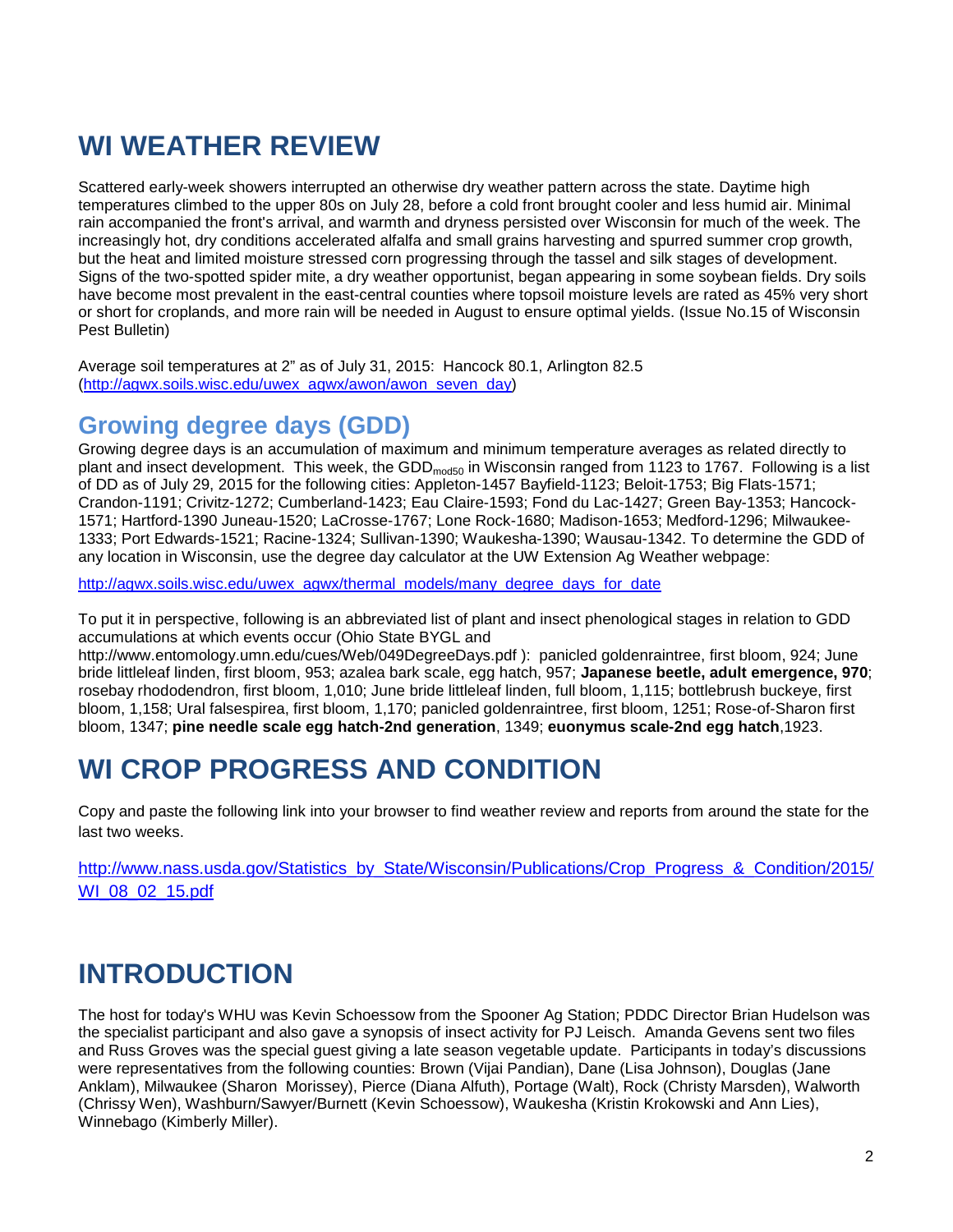## **HORTS' SHORTS**

Agents report the following issues to be of interest this week:

Brown County: We have been pretty dry here for more than two weeks. Trees are under stress, lawns are going dormant and we are seeing scorching on tree leaves as well as spider mite damage on arborvitae and hickories. We did have reports of Japanese beetles and photos of barklice, and SWD is being reported on summer bearing raspberries. We have sent the sample to Christelle Guédot's lab.

Dane County: We have had calls about Japanese beetles, many weed ID questions, bees under siding, as well as a third call about magnolia scale. We also had a call about a cicada killer nest three feet from the sidewalk at a nursing home. Although they aren't harmful, the colony is continuing to grow so something will have to be done. We have had at least 10 gypsy moth calls this season so we make be back in the suppression business next year.

Douglas County: We just sent in a confirmation sample for SWD. We progressed from cool and wet diseases to hot and humid diseases through to hot and dry diseases. We aren't hearing about EAB even though it has been two years since its presence was confirmed here. We thought we would get more calls about it by now.

Eau Claire County: We are similar to Diane in Pierce County. We are seeing powdery mildew on squash, Japanese beetles has just started, and maple tree issues such as fungal diseases, spindle gall, and spider mites.

Jackson County: We are monitoring SWD on commercial raspberry and blueberry farms. Tomatoes have Septoria Leaf Spot and I sent a sample in to confirm that it wasn't late blight. We calls about defoliated trees of different species that looked like caterpillar feeding, but nobody could find any caterpillars and we didn't find any Japanese beetles or rose chafers.

Milwaukee County: Nothing much to report, other than we are now getting a little dry here. The weather has been pretty good.

Outagamie County: We have been dry and could use some rain. Questions have been about vegetables, and plant and weed ID. We have given a lot of referrals to arborists due to many tree issues. I spent a little time at the county fair. I went to the Turf Grass Field Day and saw lots of different examples; some of the study patches were green and some were not.

Pierce County: We are green and lush due to plenty of rain. Fungal diseases are rampant. We have had questions about tree issues, about apples, and about grapes wilting. SWD is everywhere, but it is mostly homeowners who are calling. Small scale growers have mowed down their raspberries rather than deal with SWD because they didn't want to spray all the time. We have had it here for 4 years. Some people know about it and some don't.

Portage County: SWD is definitely here. We have had weed questions, as well as photos and calls about bark lice. We are also still hearing about tree issues and damage and people are wondering if they have EAB and what they should do about it. Late blight has been confirmed in the county, but not yet confirmed on tomatoes.

St. Croix County: We have SWD pretty bad. One grower is going to alter how he sells to pick your own because he has to use the two bucket method and it's taking too much time. We sent in a sample of San Marzano tomatoes that were "off". They were diagnosed with both TMV and TSWV. We have had calls from people asking how to start a pollinator or monarch habitat. We had calls about fruit tree diseases, and fungal diseases in trees, mildew on cukes and monarda, and fungal diseases on the lower leaves of tomatoes. We had two weed identifications from weeds I had never seen and Mark Renz helped me out. One was Giant Sumpweed which is native, but can be invasive. The other was elecampane. We have had sufficient rain, but could use more now. *Question from Russ: Where was the tomato from that had TMV/TSWV?* It came out of a high tunnel operation.

Walworth County: We are similar to Waukesha County. We have had lots of tree questions.

Washburn/Sawyer/Burnett Counties: I would echo some of the same things as Diane and Heidi. We had a little shot of rain and we are experiencing average rainfall for the year, although we are 4-5 days behind in heat units. Crops look wonderful and we are looking forward to a very good year for commodity crops. I have been working on SWD with growers and did a display at the fair and I don't know if that had an impact, but homeowners are definitely paying attention to SWD. I have a pint jar of berries in my office that were a gift and after a half a day, it is just swimming with larvae. There are maybe 200 larvae from 25 berries. No Japanese beetles so far, but typical cabbage loopers are around. Because of the moisture and humidity, we are starting to see an increase in calls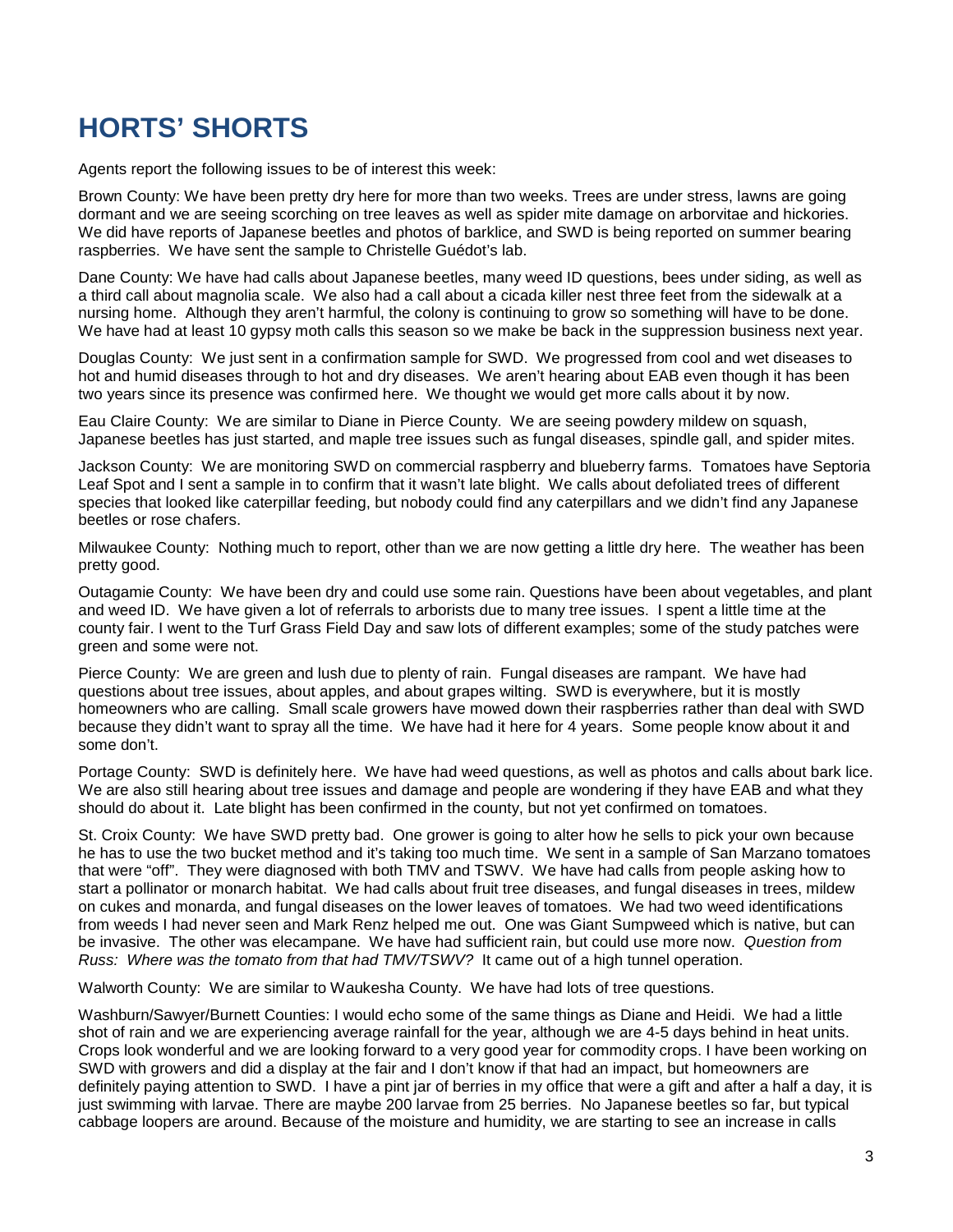about fungal diseases on peppers and tomatoes and a little downy mildew on the vine crops. Some people were calling about pollination issues and poor fruit set on vine crops. We haven't had a lot of weed ID calls. I would be interested to know if we have barklice up here. We are pretty normal for weather and disease.

Waukesha County: We are very dry here, under drought conditions. We have received questions on barklice and if you don't know what those are, they are worth looking at. We also had calls on Japanese beetles, and tree issues. One caller wanted to know why River Birch weren't doing well in a parking lot. We did some education for that one. We are expecting really warm temperatures.

Winnebago County: We have been very dry and hot. We are getting calls about general decline in trees, but some of that has to do with improper siting. We have been getting questions about weed ID and "what's wrong with my plant".

## **SPECIALIST REPORT: Insect Diagnostic Lab Update**

*Presented by Brian Hudelson for P. J. Liesch, Assistant Faculty Associate, UW-Madison Department of Entomology, and Manager of the UW-Extension Insect Diagnostic Lab* [pliesch@wisc.edu](mailto:pliesch@wisc.edu)

1) Barklice: groups of small, striped insects found on the bark of trees are almost certainly these insects. They graze on lichens and won't harm the trees at all; I actually like to think of them as "miniature cows". I've had at least half a dozen cases pop up in the last week.

2) Spotted Wing Drosophila: has been popping up, so make sure growers or anyone with a good-sized raspberry patch in their yard is keeping an eye out for them

3) Cicada Killers: large, but harmless wasps. I've been getting quite a few calls about these and the "Great Golden Digger Wasp" digging holes in people's yards. They aren't likely to sting, but can be controlled with a dust or granular type of insecticide if they're really an issue.

4) Yellowjackets and relatives: we're getting to that time of the year when the yellowjackets and paper wasp calls are starting to trickle in. I've had roughly a dozen or so reports in the last week or two of large (and sometimes aggressive) nests in the ground, in wall voids, and aerial nests

5) Giant Slugs: believe it or not, we actually have several species of "giant" slugs in the state (they can reach 6+ inches long). Mike Ballweg from Sheboygan County sent me an image of two giant slugs crawling across someone's window. I usually get 2-3 reports a year of big slugs but have had two in the past week or two. The giant slugs aren't native, but are so uncommon that they don't seem to be much of an issue. If you ever run across any, the Milwaukee Public Museum has a webpage that can help identify the exact species:

[http://www.mpm.edu/research-collections/invertebrate-zoology/collections/slugs-wisconsin/identification.](http://www.mpm.edu/research-collections/invertebrate-zoology/collections/slugs-wisconsin/identification)

## **SPECIALIST REPORT: Plant Diagnostic Disease Clinic**

Presented by Brian Hudelson, Sr. Outreach Specialist, UW-Plant Pathology, and Director of the UW-Extension Plant Disease Diagnostics Clinic (PDDC) [bdh@plantpath.wisc.edu](mailto:bdh@plantpath.wisc.edu)

It has been busy, but mostly things we have seen before. We have diagnosed vascular wilts with verticillium wilt on smoke tree and Japanese tree lilac and oak wilt. We have also seen a fair amount of crown and root rots. We received a kale sample with bacterial soft rot. We received a sample of snap beans from a homeowner garden that was afflicted with white mold on the stems and pods. We also diagnosed tomato with bacterial speck and bacterial spot, and septoria leaf spot. The clinic also had its first official sample of late blight on tomato.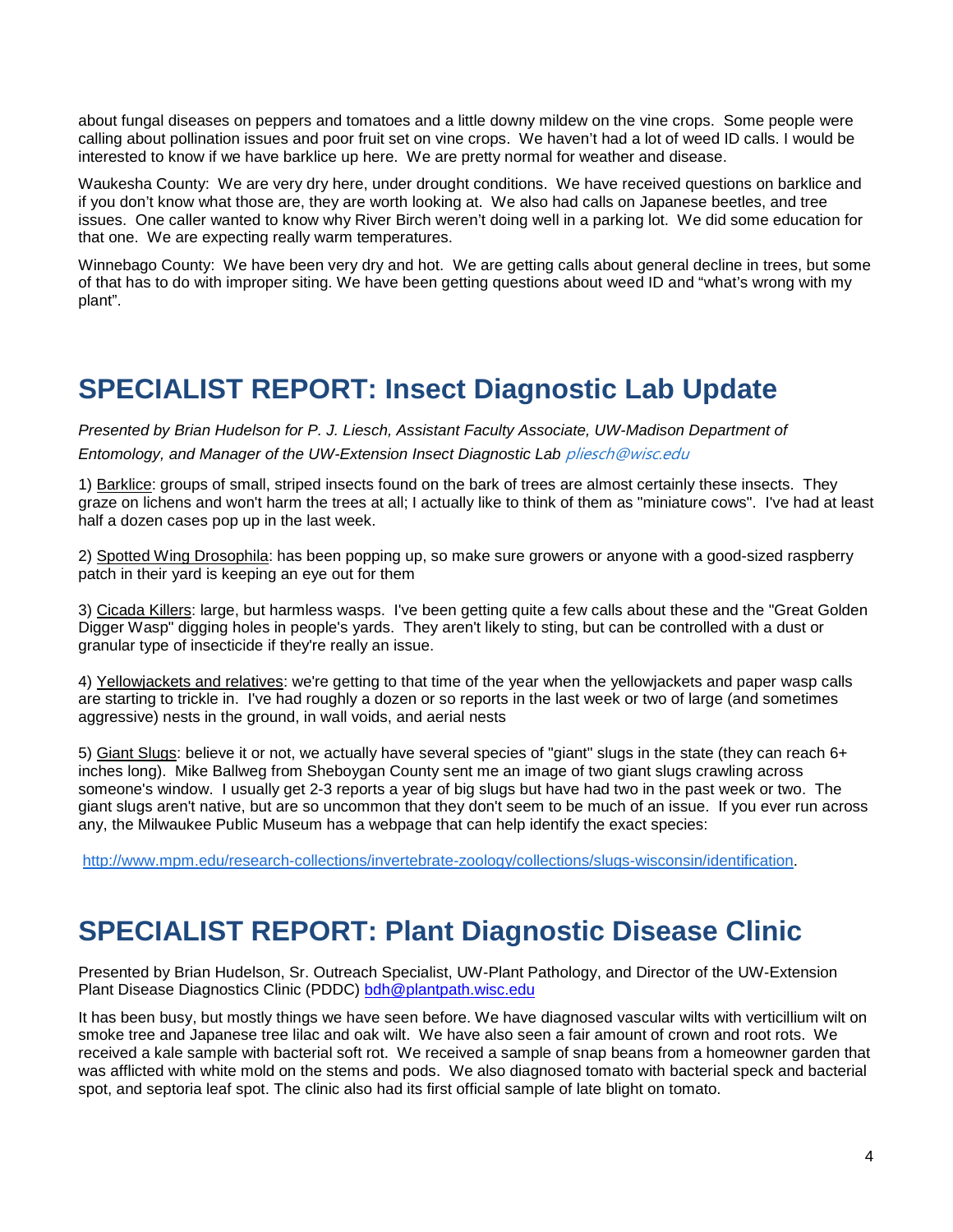#### **Bacterial Soft Rot on Kale**

This sample of kale came in with an awesome case of bacterial soft rot. It typically comes in after black rot, but we could find no black rot. Black rot is a disease that is specific to brassicas. The symptoms are angular or wedge shaped necrotic areas with yellow haloes in the leaves. The bacterial soft rot enters through the compromised tissue. In this case, the sample was already pretty slimified and stinky.

#### **Late Blight on Tomato**

Downy mildew can be quite destructive to onions with damage occurring quickly. Purple blotch is an Alternaria disease which is visually quite distinctive, causing purple necrotic spots on onion leaves. Stemphylium causes significant dieback and damage.

<http://www.ext.colostate.edu/pubs/crops/02941.html>

### **Questions**

#### **Late Blight Sample Location**

*Where was the tomato late blight sample from?*

It was from Wood County. This is just for me. We've been looking at samples all summer

*Was it a homeowner sample?*

Yes. Terry Lessig sent the sample in. The homeowner had two plants and rogued out both of them, bagged them and got rid of them.

#### **Fly speck on Grape**

*We had a call from a grower who said he had fly speck on his grapes. Would something for downy mildew work?*

I have never heard of fly speck on grapes, it is usually on apples. That person may be making the wrong diagnosis. You really need to identify the pathogen before treating it. Could you get more information from the client?

## **SPECIAL TOPIC: Late Season Vegetable Update**

*Presented by Russ Groves, Dept. of Entomology UW-Extension*

Amanda sent a file to Brian to post to the WHU site. Russ gave an update on insect pest activity in the state.

### **Insect Pest Update**

Vegetable insect activity has been average to below average for the state this year. As our moisture patterns changed from wet and cool to dry, some pest activity has changed.

- Slugs: We were getting slug reports, but there are not many now.
- Army worms: We have had sporadic reports.
- Long distance migrants like leafhoppers: Numbers are pretty average.
- Cucumber beetle: These are around, but numbers are not extreme.
- Squash bug: We are still coping with impact of the 2012 weather. We had more squash bug than Wisconsin had ever seen that year and that is still influencing populations.

Woody ornamental pests are typical for this time of year. The transition to dry weather is conducive to insects such as thrips and spider mites. Our black light and pheromone traps are not yet detecting ear worm, corn borer and western bean cutworm, which typically migrate into the state in August. We should be watching for those in our sweet corn.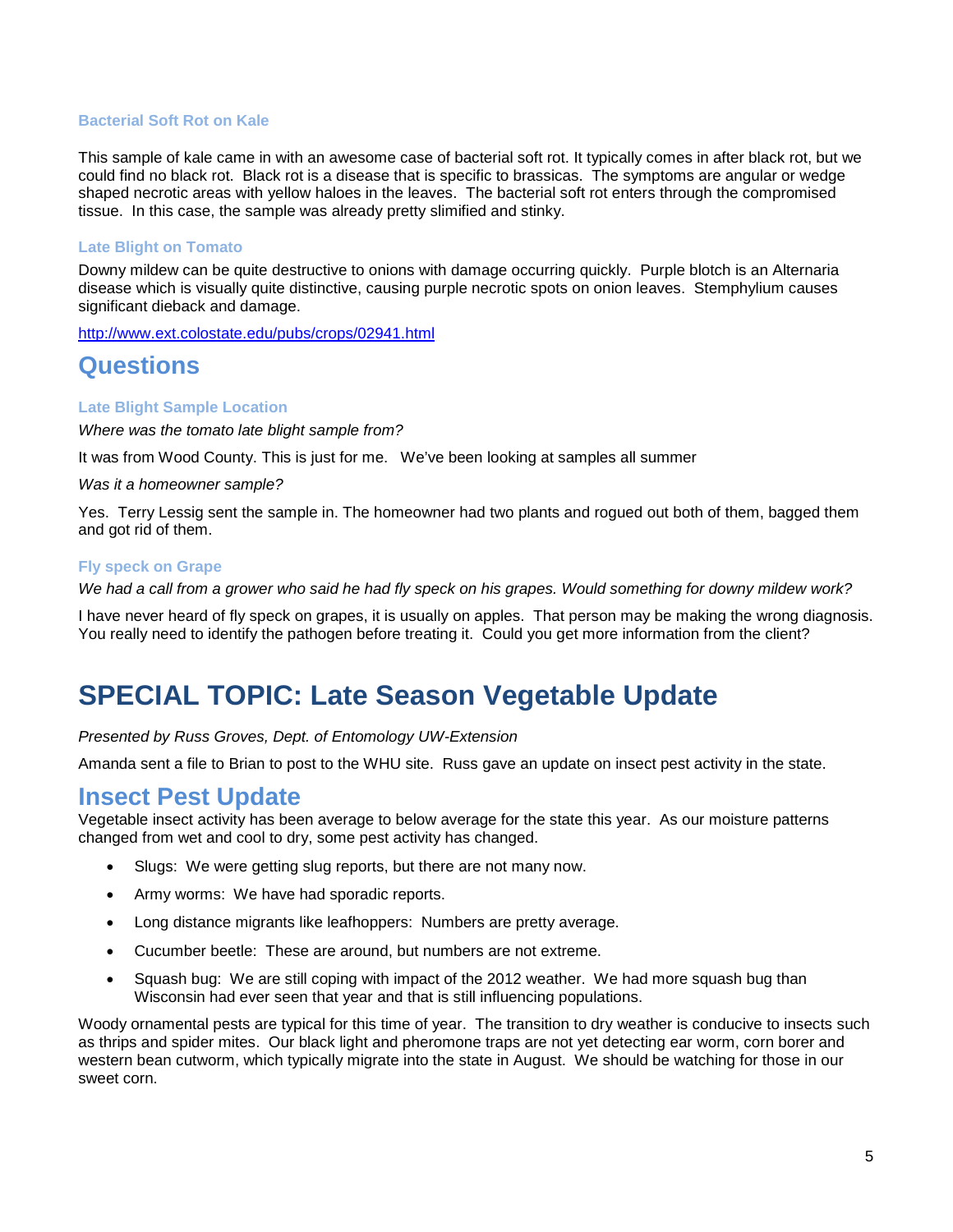### **Vegetable Disease Update**

I am assuming most people get Amanda's report, which can be found at [www.plantpath.wisc.edu/.](http://www.plantpath.wisc.edu/) If you are getting the newsletter, I am sure she will be happy to add you to the list.

Some of the issues in the latest report are:

- Late blight has now been found in 7 counties. *We definitely want homeowners to help us monitor and prevent the spread of this disease.*
- Downy mildew in onion: *The report gives some information on the pathogen and its life cycle.*
- Downy mildew in cucurbits: *The first report this year of this disease in the state was July 20.*
- Downy mildew in basil: *The report shows some pictures of the disease on basil host.*

The information in Amanda's report is geared toward commercial growers, but still can be useful for homeowners.

Comment from Russ: It is noteworthy that the late blight is so politically charged. It is all over the central sands area in significant amounts and creeping eastward, but growers just don't report it any more. This is a challenge for market gardeners. Just because it isn't reported doesn't mean it isn't in the area. People need to reasonably vigilant about this disease.

#### *Comment from Kevin*: *I think there are some fungicides that might work, but some are difficult to control depending on the genotype.*

Chlorothalonil can be used as a preventative when conditions are right and late blight isn't present. Once the organism has been detected and you want to limp along, there are some curative treatments, but they are expensive and may not be available (like Prevacure). You better be sitting down when you price it. Our newsletter has links to information about treatments. A general protectant is a better way to manage the disease.

*Comment from Brian: It is much better to apply treatments prophylactically, before any symptoms are seen. Chlorothalonil is one treatment. Copper containing treatments are good for organic growers. For the curative treatments the window for treatment is small and we shouldn't give people false hope that the can cure the disease. Growers should be managing for this disease long before it gets to that point.* 

*Comment from Walt*: *What was the curative product?*

Comment from Russ: Prevacure is one.

*Comment from Brian: You would have to check with Amanda. I don't usually recommend curatives to homeowners because of availability and the cost is more than anyone is going to want to pay. Those are more useful for commercial production and you should check with Amanda for options.*

### **Questions/Comments**

#### **Squash Bug Eggs on Top and Bottom of Leaf**

*We had a caller asking whether or not she had squash bug eggs because she found them on the top of the leaf. I thought they stayed on the underside.*

Squash bug eggss can be found on both surfaces, but the majority will be on the underside.

#### **SWD Riding Wind Currents?**

#### *If SWD doesn't overwinter here, do they come in on wind currents?*

The jury is still out on migration vs. localized overwintering populations. We are still figuring out the kinds of thing they are developing on in late spring and early summer. We probably do have some blow in events, but not long distance events for things like leafhoppers. There doesn't appear to be any obligate migratory times like there is with soybean aphids in late July. It is kind of a mix. There may be some local movement events up to tens of miles. I think a lot of it is a local population.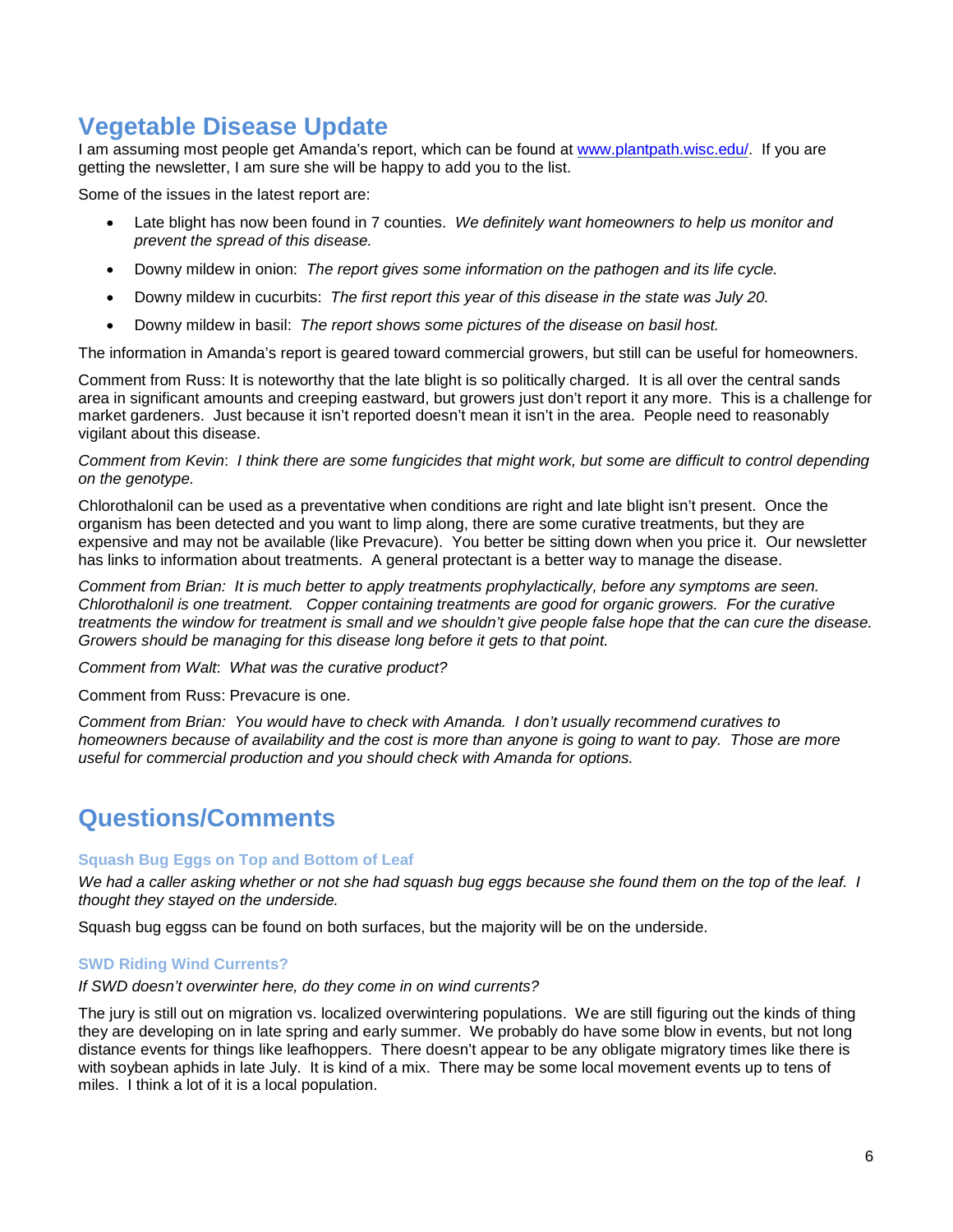#### **Foreign Pest Invasions**

*Using your vast knowledge of population dynamics, is there likely to be any change in the impact that invasive species will have by either more predators exerting control or the invasive pests completely consuming their hosts? These invaders are just devastating. Is it always going to be this problematic, especially for our commercial growers?*

That depends on the life history of the bug and whether there is host switching. For something like Japanese beetle where the larvae eat grass and then the adults feed on a variety of things, they go through an episodic phase for 2-6 years before some of the generalist predators learn they are prey. Maybe some of their local natural enemies such as entomopathogenic pathogens or fungal pathogens that work on the grubs can build up. After several years, populations usually decrease and equilibrate at a lower level. European earwig was that way for awhile and gypsy moth now is on the upswing or downswing. For SWD, we are still in the episodic state and maybe generalist natural enemies are starting to whittle away at the population. Christelle would probably have a better and more informed answer. SWD does have the interesting phenology where it is off the crop for the first half of the year and then jumps on the crop. We haven't had to really deal with brown marmorated stink bug even though it is in the state, but it does something similar. It is up in the trees and jumps down to the crop in the middle of the summer. It is hard for the natural enemies to make that timely jump; they aren't going to be patiently waiting on the berries for SWD or brown marmorated stink bug to show up. We have to continue monitoring and surveillance, knowing when they are going to show up and be prepared to get control using complementary strategies like stripping the crop and controlling the pest with a 1-2-3-4 punch. The exotics pulse through, but their legacy stays in certain crops by host switching.

*I guess we will have to the elevator speech ready. People get attached to their backyard fruits and are not prepared to acknowledge the worms when they share them with others.*

#### **Entrust® or Spinosad for Cranberry Flea Beetle**

*I know that Entrust or spinosad is recommended for SWD and is a broad spectrum insecticide. We have an organic cranberry grower here who has a problem with cranberry flea beetle and Pyganic is not working. Is Entrust listed for cranberry?* 

I can't answer the question specifically about cranberry. Blackhawk, SpinTor, Capt. Jack's, Monterrey, and Entrust all have a spinosad label, but Entrust is specific for organic culture. It is critical to identify the beetle and make sure you are treating the right one. For instance, crucifer flea beetle is controlled by spinosad or the souped up spinoteram called Radiant, but corn flea beetle is not. Not all flea beetles respond to the same thing. I don't believe that cranberry flea beetle does not respond too well to spinosad. If it did, there would be much more applied in the cranberry growing areas like Wood County and Warrens. Unfortunately, mostly neonicotinoids and pyrethroids are used for control. The response is crop specific and species specific.

*I did tell him to look at the label and told him that Entrust was something to consider but to see if cranberry flea beetle was listed on the label.*

Also, if the label says it offers suppression that means it has lukewarm efficacy on that target.

#### *Should he do a test run on a limited basis before spraying everything?*

He could try that, but check the label to see if the pest is listed. Small market or organic growers may not completely understand the use of Pyganic. A formulation of either 1.4 lb/gal or 5 lb/gal of pyganic is available so that makes a difference. You want to spray using the full rate of 5 lb. He should also check the pH of the water in his tank mix. Because of our karst topography, most water is a little alkaline in Wisconsin and if the pH of the water is around 7, Pyganic only lasts about 30 minutes before degrading. Acidic tank conditions are critical for Pyganic to work. If you mix and spray immediately you are probably fine. Pyganic is also photosensitive, degrading in about 40 minutes in light. The grower should spray in low light conditions. On a bluebird day, don't spray in the morning spray at 8:30 at night. For Pyganic, the rate range is huge and for a difficult pest like flea beetle you want to be in the upper 2/3 to full rate to get control. So, tank conditions, pH, timing of applications to low light, and rate are critical for success.

#### **Xerces Society and Natural Resources Conservation Service (NRCS) Online Resources**

Both of these organizations have a lot of online resources for pollinator seed mixes to establish, maintain or construct easements. NRCS is mostly in the context of entering an agreement through EQIP (Environmental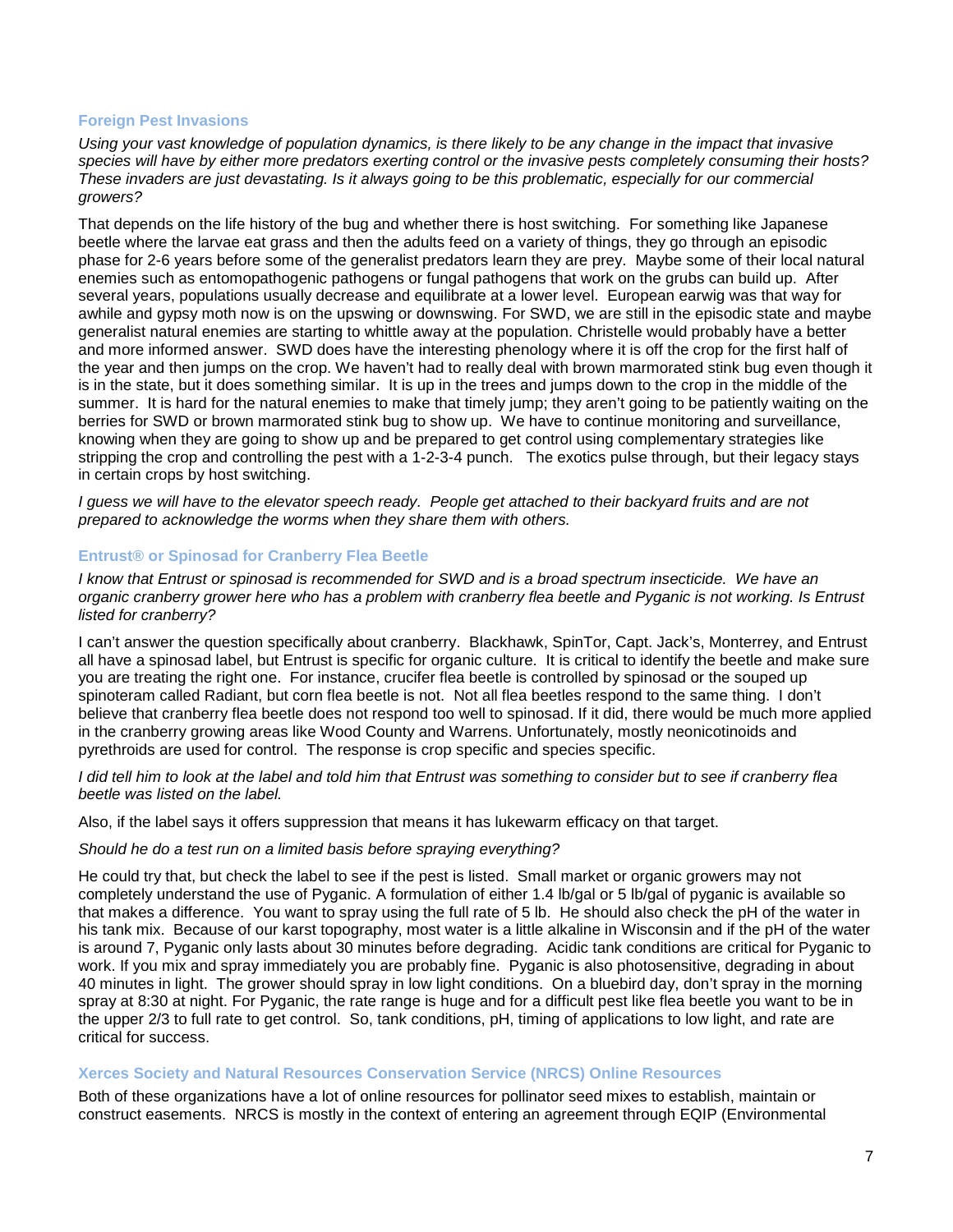Quality Incentives Program) or WHIP (Wildlife Habitat Incentives Program) will provide grants and they raise the priority for the grant if it involves pollinators.

*Comment from Chrissy(?): I have talked with NRCS about the pollinator programs and those programs are specifically for agricultural lands such as hayfields. If your land is in turf, it doesn't qualify for the programs.*

That's true. Their pollinator program is specifically for land zoned as agricultural. But the information is there for the blends. There is very bee specific information about polylectic or oligolectic bees on their website. For instance, if you want to help lasioglossum or megachilids, plant this or that.

[www.xerces.org](http://www.xerces.org/)

file:///C:/Users/David/Downloads/14\_R1\_PLT15\_Pollinator\_andor\_beneficial\_insect\_habitat.pdf

[http://www.nrcs.usda.gov/Internet/FSE\\_DOCUMENTS/nrcs142p2\\_020421.pdf](http://www.nrcs.usda.gov/Internet/FSE_DOCUMENTS/nrcs142p2_020421.pdf)

*Comment from Heidi: We are trying to encourage small (less than ½ acre) growers to plant pollinator friendly landscapes.*

## **FINAL NOTES and ANNOUNCEMENTS**

- On August 7, Lyssa Seefeldt from Marqutte County will host and the special topic will be a Weed/Invasive Plant update, presented by Mark Renz of the UW-Madison/Extension Department of Agronomy.
- Heidi in St. Croix County: Does anyone have any idea on how to price pumpkins? What is the appropriate per pound cost? Send your answer to Heidi.
- Heidi in St. Croix County: Our summer intern has organized a Farm Pedal on August 8. It is a 35 mile bike tour of 4 different growers where we will stop, sample and tour the farm. It ends with a pizza dinner at one of the farms. The cost is \$45/person if you bike, and \$25/person if you just attend the dinner. There is more information on the St. Croix County extension website. The limit is 50 people and 30 have already signed up.
- Vijai: On August 12, we will hold a half-day Garden Field Day at the Brown County Extension. We will have 5 state specialists here. Details can be found on the Brown County Extension website.
- Lisa: On October 4-6, the Cut Flower Growers will hold a conference in Madison at the Sheraton Hotel. Roy Klehm, Brian, and PJ among others, will be on hand. There will also be a tour. You can find out about it at [www.ascfg.org/](http://www.ascfg.org/)
- The annual WIMGA conference was held in LaCrosse July31-Aug.2.
- Kevin: There is a twilight garden walk at the Spooner Ag Station on Aug. 18.
- Walt: Ken Schroeder is doing veggie garden walks of home vegetable gardens in Portage County. If anyone is interested, email the extension in Portage County for a schedule.
- Hort team meeting follows immediately after this conference.

The full audio podcast of today's and archived WHU conferences can be found at<http://fyi.uwex.edu/wihortupdate/>

## **UW LINKS**

Wisconsin Horticulture webpage [http://hort.uwex.edu](http://hort.uwex.edu/)

UW Plant Disease Diagnostics webpage<http://labs.russell.wisc.edu/pddc/>

UW Insect Diagnostic Lab<http://www.entomology.wisc.edu/diaglab/>

UW Turfgrass Diagnostic Lab<http://labs.russell.wisc.edu/tdl/>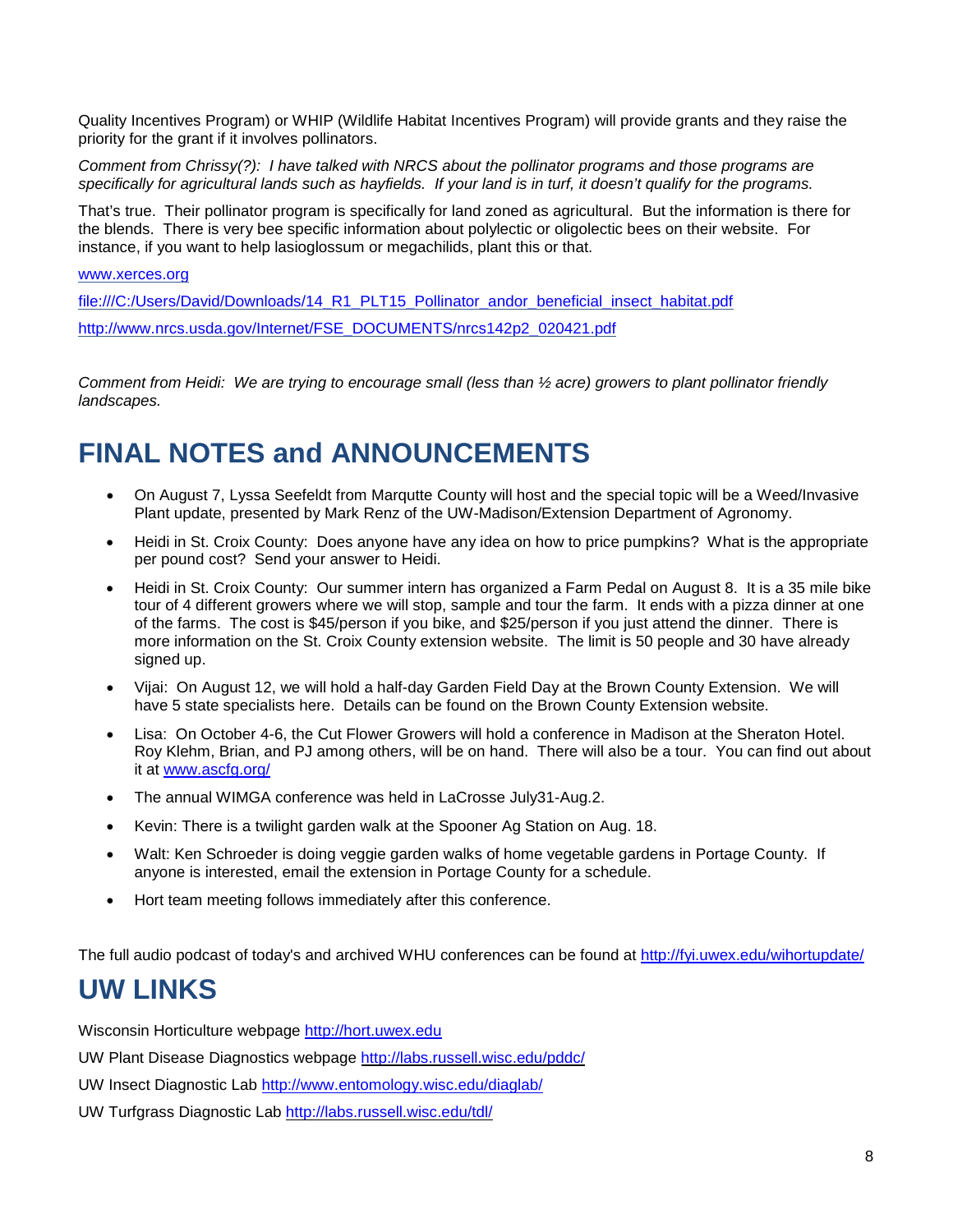UW Vegetable Pathology Webpage<http://www.plantpath.wisc.edu/wivegdis/>

UW Vegetable Entomology Webpage [http://www.entomology.wisc.edu/vegento/people/groves.html#](http://www.entomology.wisc.edu/vegento/people/groves.html%23)

UW-Extension Weed Science https://fyi.uwex.edu/weedsci/

UW-Extension Learning Store [http://learningstore.uwex.edu](http://learningstore.uwex.edu/)

UW Garden Facts<http://labs.russell.wisc.edu/pddc/fact-sheet-listing/>

## **WHU "OFF THE AIR"**

During this past week specialists have commented on these issues off the air: None

## **Vegetable Crop Update**

Vegetable Crop Update Newsletters #24 is available at<http://www.plantpath.wisc.edu/wivegdis/>

Topics in issue #25 (July 31, 2015) include:

- Early blight updates
- Late blight DSVs and updates (still all late blight tested is US-23 in WI)
- Cucurbit downy mildew updates
- Basil downy mildew detected in WI
- Report from the UWEX Plant Disease Diagnostic Clinic

## **PDDC UPDATE**

## *UW-Madison/Extension Plant Disease Diagnostic Clinic (PDDC) Update*

*Brian Hudelson, Sean Toporek, Catherine Wendt, Claire Wisniewski, Jessica Bouchard and Ann Joy*

The PDDC receives samples of many plant and soil samples from around the state. The following *diseases/disorders have been identified at the PDDC from July 25, 2015 through July 31, 2015.*

| <b>PLANT/SAMPLE</b><br><b>TYPE</b>                     | <b>DISEASE/DISORDER</b>                    | <b>PATHOGEN</b>      | <b>COUNTY</b>      |
|--------------------------------------------------------|--------------------------------------------|----------------------|--------------------|
| <b>DECIDUOUS</b><br><b>WOODY</b><br><b>ORNAMENTALS</b> |                                            |                      |                    |
| <b>Buckthorn</b>                                       | <b>Root/Crown Rot</b>                      | Pythium sp.          | <b>Brown</b>       |
| (Fine Leaf)                                            | Tubercularia/Nectria<br>Canker             | Tubercularia sp.     | <b>Brown</b>       |
| Crabapple                                              | <b>Phomopsis Canker</b>                    | Phomopsis sp.        | Dane               |
|                                                        | Sphaeropsis Canker                         | Sphaeropsis sp.      | Dane               |
| Lilac<br>(Japanese Tree)                               | <b>Verticillium Wilt</b>                   | Verticillium sp.     | Brown,<br>Waukesha |
| Maple (Variegated)                                     | <b>Purple-Bordered Leaf</b><br><b>Spot</b> | Phyllosticta minima  | Chippewa           |
|                                                        | Scorch                                     | None                 | Chippewa           |
| Maple (Unspecified)                                    | <b>Chlorosis</b>                           | None                 | Racine             |
| Oak (Bur)                                              | Cytospora Canker                           | <u>Cytospora</u> sp. | Portage            |
|                                                        | <b>Powdery Mildew</b>                      | <u>Oidium</u> sp.    | Portage            |